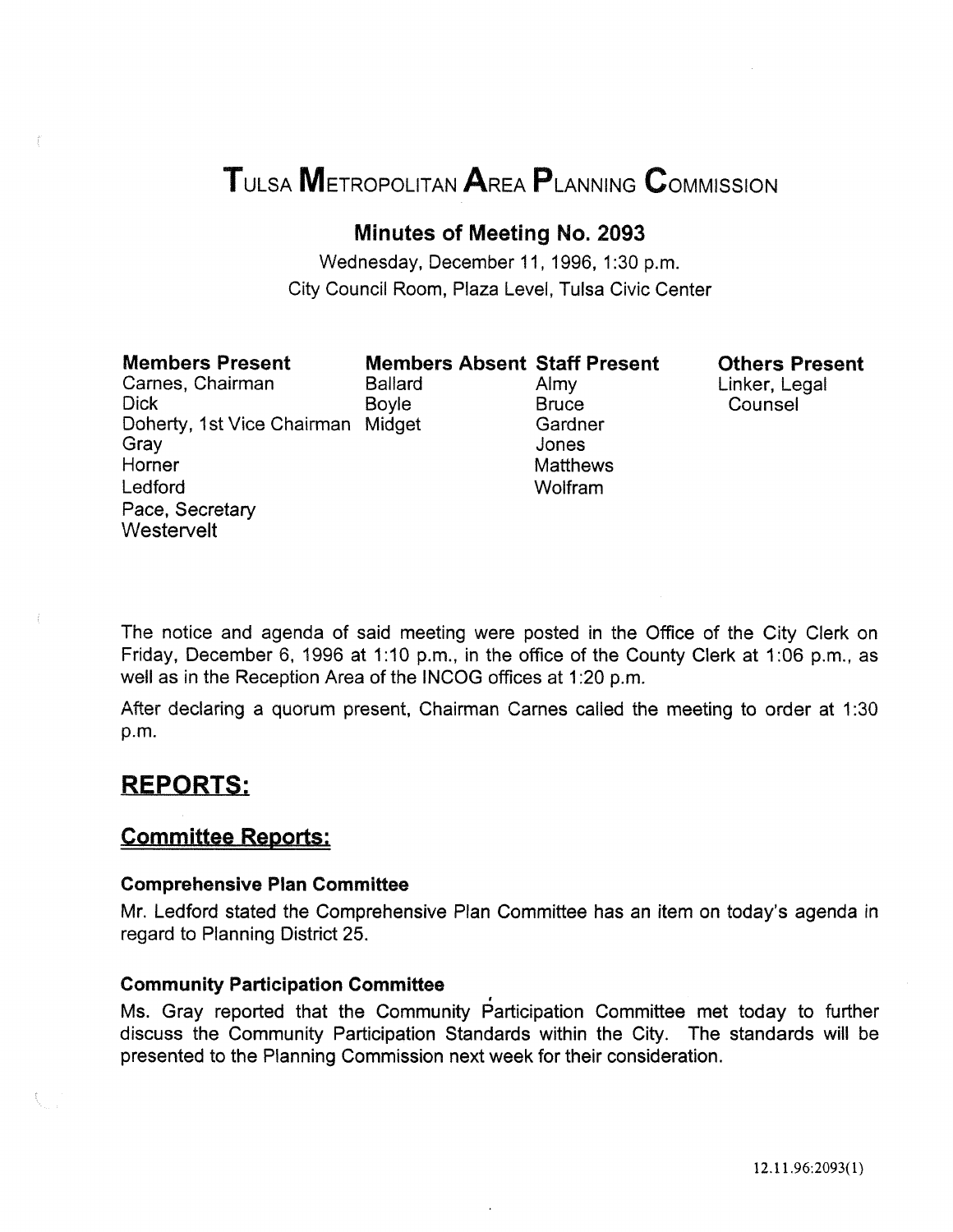## Director's Report:

Mr. Gardner reminded the Commission that City Council will meet on Thursday, December 12, 1996. However, at this time staff has not received the council agenda to determine if TMAPC has any items to be heard.

Mr. Gardner presented a memorandum addressed to Max Sutter in regard to a right-of-way closing on South Peoria between 21st and 31st. As stated in the memo, staff feels this closing may set a precedent for giving up right-of-way when there is not a standard for streets that are less than 100 feet in width or secondary arterial streets. He stated it has been requested to have different standards for Peoria, 15th Street and Utica Avenue and those streets that are secondary arterials that have four lanes but do not have and never will have 100 feet of right-of-way.

Mr. Gardner suggested to the City that this situation is a policy issue. A policy should be prepared to amend the Major Street and Highway Plan before giving right-of-way back along the section line roads. This policy may become a TMAPC work item in the future.

Mr. Gardner introduced Bob Wolfram and Scott Bruce. Bob works for TMAPC two days and three days for Collinsville. Bob processes the PUDs, site plans, landscape plans and related items. Scott works for TMAPC three days and two days for Coweta. Scott is doing design work and working on the River Parks Plan Update and Subdivision Regulations.

## SUBDIVISIONS:

## Plat Waiver, Section 213:

## BOA-17545 (Vern Subdivision) (892)

(PD-10) (CD-1)

5000 West Charles Page Boulevard

## TAC Comments:

Jones presented the request with Rita Icenogle in attendance.

French pointed out that an additional 15' of right-of-way has been granted nearby.

In regards to the new site plan, French noted that a sight distance must be maintained. No landscape greater than two feet in height may be permitted for a distance of 35 feet east of the west entrance and 50 feet west of the east entrance.

French asked if any additional right-of-way could be dedicated.

The Board of Adjustment approved a special exception to permit a Use Unit 2, community center on October 22, 1996. The property is vacant and a 5,600 square foot building is proposed.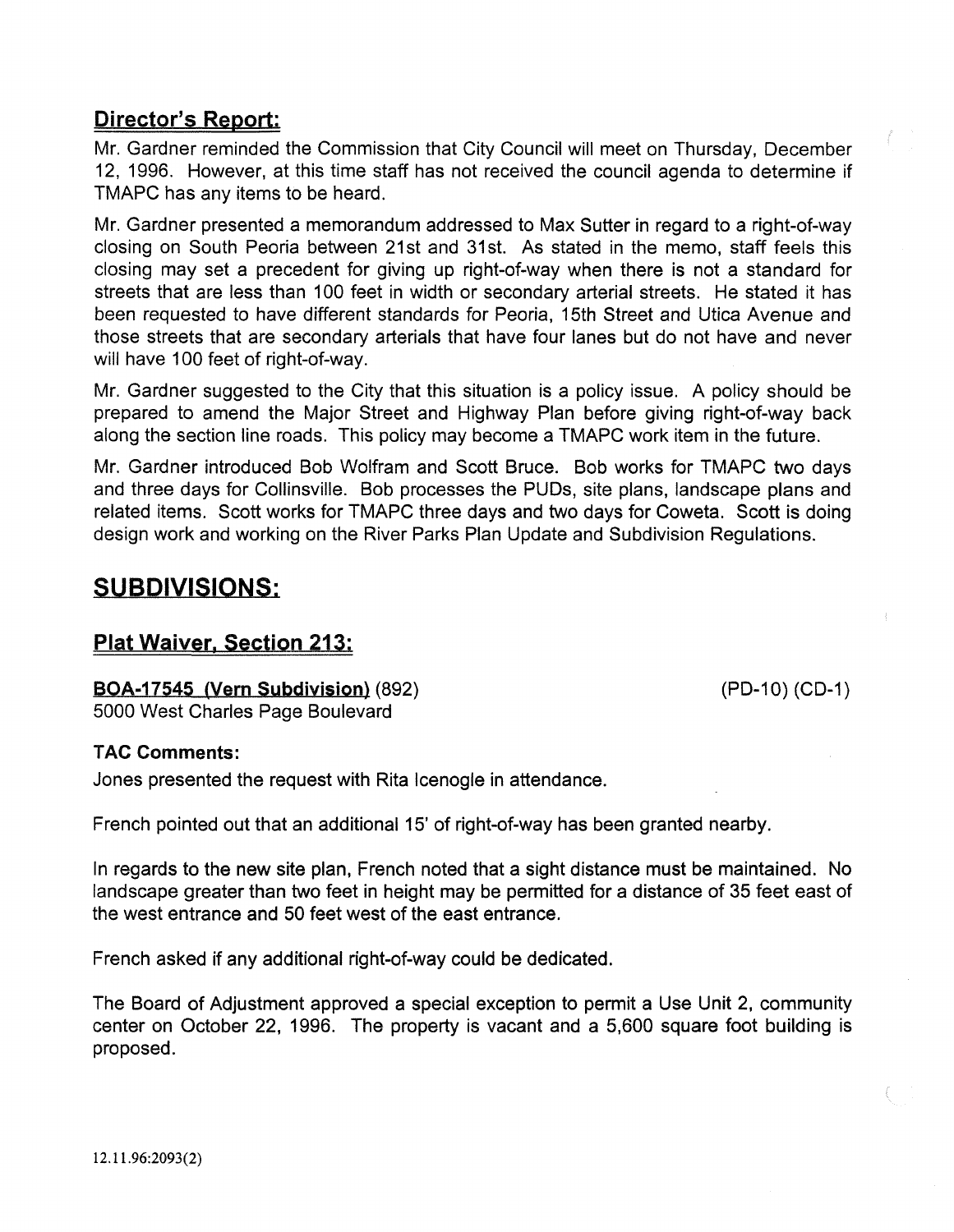Since the tract is less than 2.5 acres in size and contained with an existing subdivision plat, staff is supportive of the plat waiver as requested, subject to the following conditions:

- 1. Dedication of additional right-of-way, including corner, to meet the Major Street Plan for Charles Page Boulevard. Note: additional Board of Adjustment approval may be required if parking spaces are lost or to permit parking in the designated right-ofway.
- 2. Grading and/or drainage plan approval by the Department of Public Works in the permit process.
- 3. Access control agreement, if required by Department of Public Works (Traffic Engineering).
- 4. Utility extensions and/or easements if needed.

Staff would also note to the applicant that the property is subject to the landscape ordinance.

On motion of Miller, the Technical Advisory Committee voted unanimously to recommend Approval of the plat waiver for BOA-17545, subject to the conditions listed above.

## TMAPC Action; 8 members present:

On MOTION of DOHERTY, the TMAPC voted 8-0-0 (Carnes, Dick, Doherty, Gray, Horner, Ledford, Pace, Westervelt "aye"; no "nays"; none "abstaining"; none "absent ") to APPROVE the Plat Waiver for BOA-17545 and waiver of Subdivision Regulations requiring dedication of additional right-of-way as recommended by T.A.C.

\*\*\*\*\*\*\*\*\*\*\*\*

## Lot Split for Ratification of Prior Approval:

| L-18264 Robert David (2283) 9505 South Canton                  | (PD-18B) (CD-8)    |
|----------------------------------------------------------------|--------------------|
| L-18359 Arkansas Valley Petro. (1884) Mingo & 81st Street      | $(PD-18) (CD-8)$   |
| L-18365 Kim Shott (3523) 129th Street North & Sheridan Road    | $(PD-14)$ (County) |
| L-18385 Quapaw Investments (1703) NE corner Columbia & 36th N. | (PD-25) (CD-1)     |

## Staff Comments:

Mr. Jones informed the Commission that these lot-splits are for ratification of prior approval and meet Subdivision Regulations. Staff recommends approval.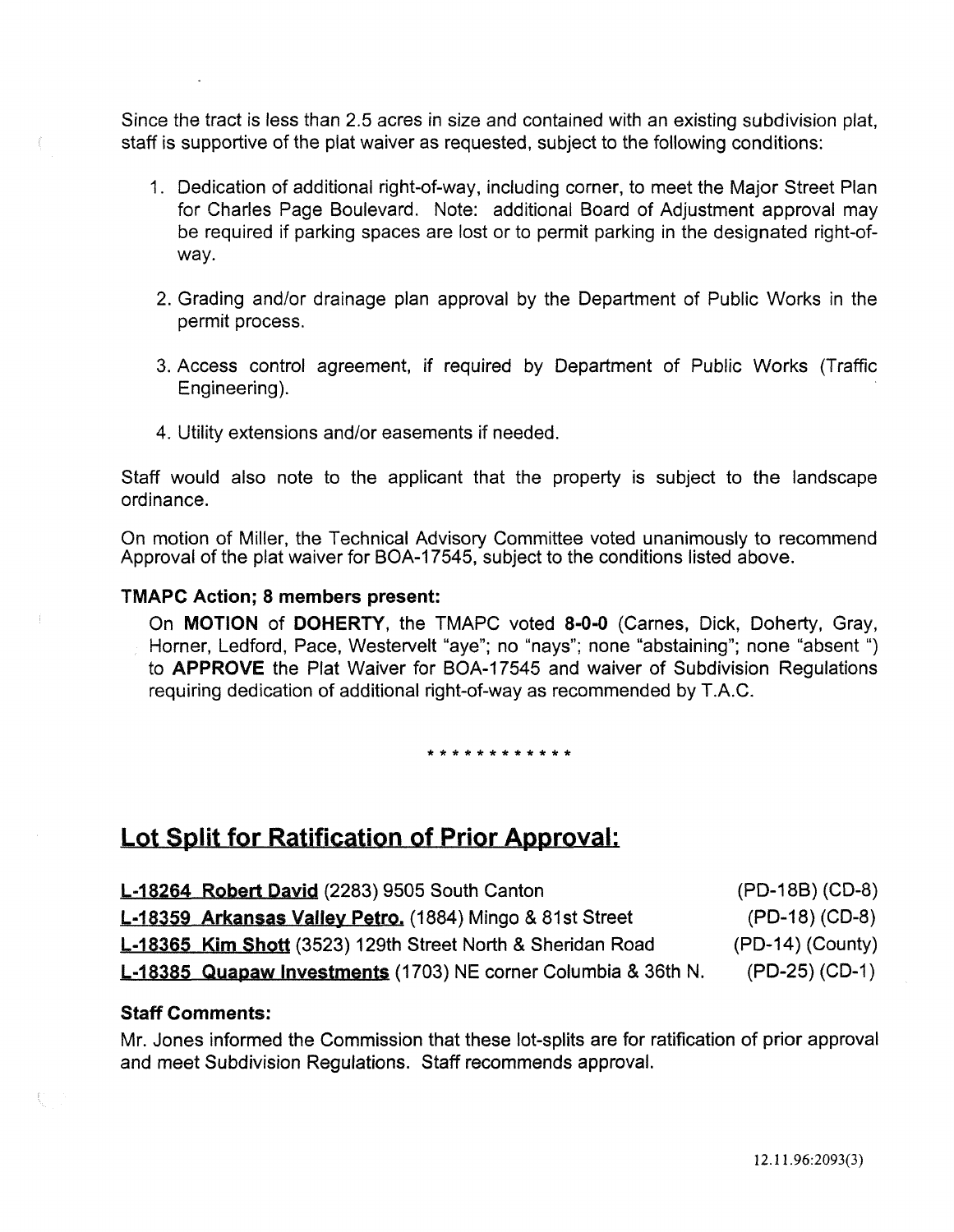On MOTION of HORNER, the TMAPC voted 8-0·0 (Carnes, Dick, Doherty, Gray, Horner, Ledford, Pace, Westervelt "aye"; no "nays"; none "abstaining"; Ballard, Boyle, Midget "absent ") to RATIFY these Lot-splits given Prior Approval, finding them in accordance with Subdivision Regulations.

\* \* \* \* \* \* \* \* \* \* \* \*

## CONTINUED ZONING PUBLIC HEARING:

Application No.: Z-6563 RS-3 to IL Applicant: D. D. Davie Location: East of northeast corner of North Zion Street and Kingston Avenue Presented to TMAPC: Darlene Crutchfield

## Staff Recommendation:

Relationship to the Comprehensive Plan:

The District 16 Plan, a part of the Comprehensive Plan for the Tulsa Metropolitan Area, designates the property as Low Intensity- Residential.

According to the Zoning Matrix the requested IL zoning is not in accordance with the Plan Map.

Staff Comments:

Site Analysis: The subject property is approximately 1.6 acres in size and is located east of the northeast corner of East Zion Street and North Kingston Avenue. It is flat, nonwooded, has two single-family dwellings and several accessory buildings in conjunction with the storage of automobiles and vehicles and is zoned RS-3.

Surrounding Area Analysis: The subject tract is abutted on the north and east by the Gilcrease Expressway right-of-way, zoned RS-3; to the west by residential dwellings, zoned RS-3; and to the south by vacant land, zoned RS-3.

Zoning and BOA Historical Summary: In 1993 a request to rezone the subject tract from RS-3 to IL was denied by TMAPC and the City Council. In 1990 and 1988 approval was given for IL zoning on property that is located on the west side of Kingston Avenue extending south from East Apache to no farther than East Zion Avenue, which was established by TMAPC as being the zoning line separating the RS-3 from further industrial uses until a study was completed for the area.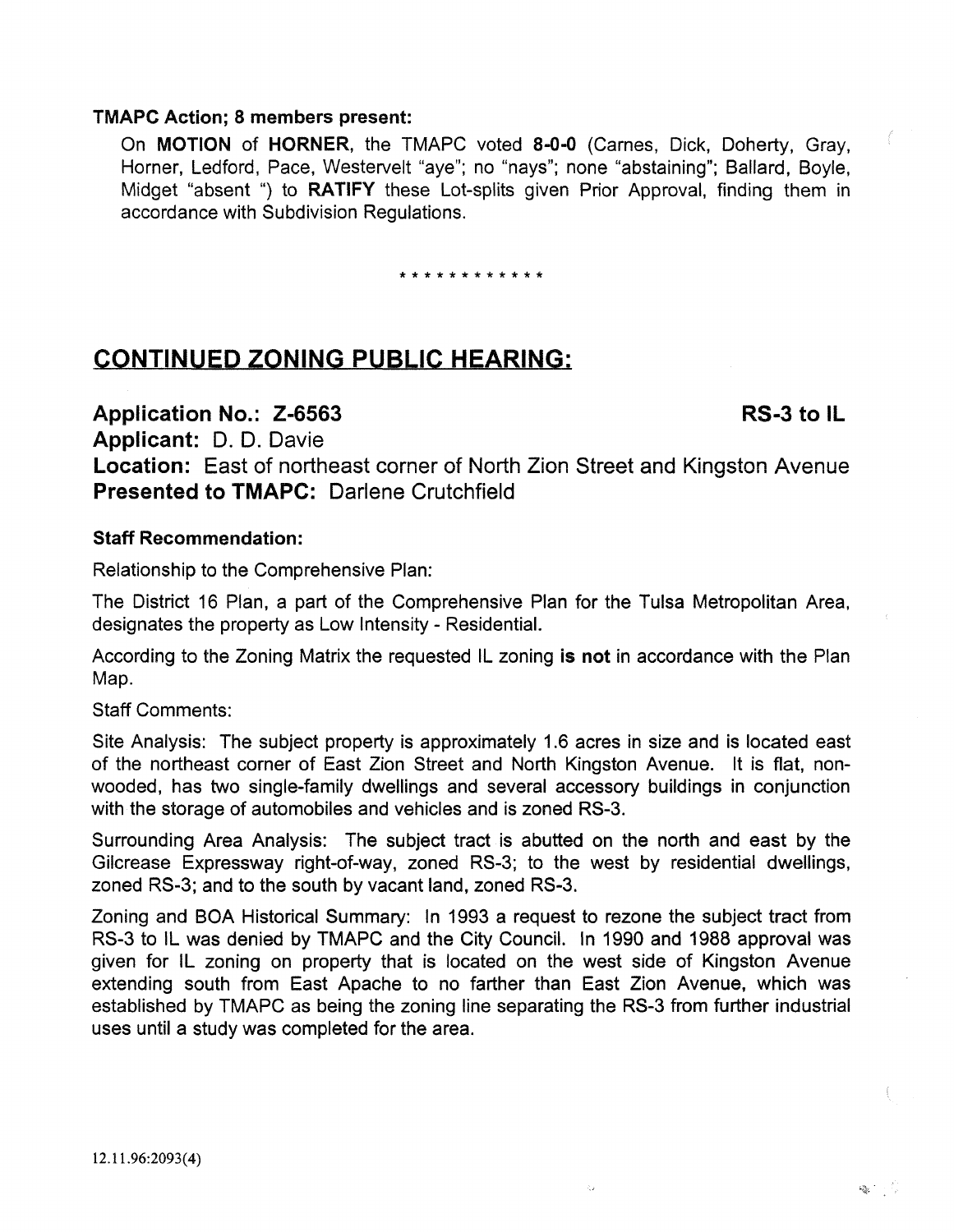Conclusion: The area has a significant amount of industrial zoning which is contrary to the Comprehensive Plan. However, history indicates that approval was granted for rezoning of property on the north side of Zion which established a zoning line for industrial use in this area. Therefore, staff recommends APPROVAL of IL zoning for Z-6563.

## Applicant's Comments:

Darlene Crutchfield, 616 South Main, stated she is in agreement with staffs recommendation.

## Interested Parties Comments:

Pandora Parsons, 6010 East Apache, stated she owns the property abutting the subject property. She presented pictures showing the current condition the subject property is in. She stated the property has not improved over the past three years.

Ms. Parsons stated the applicant is still operating her business illegally. There are trucks pulling cars in and out of this location at all hours. She feels without any improvements in operation of the business the zoning request should be denied.

## , Applicant's Rebuttal:

Ms. Crutchfield stated the applicant installed the privacy fence at Ms. Parsons' request. She stated the property has been cleaned up and maintained.

## TMAPC Comments:

UD.

Mr. Doherty asked whether Ms. Parsons owns all the lots that front on Apache including the lot zoned CS. Ms. Parsons replied in the affirmative. She stated her home and business face Apache and she maintains her property.

Ms. Pace questioned if Code Enforcement has been notified in regard to the zoning regulation that would require the applicant to install a privacy fence. Ms. Parsons stated she has notified Code Enforcement on several occasions. Ms. Parsons stated she was not aware of the requirement of a privacy fence. However, the applicant has installed a section of privacy fence adjacent to her home. Ms. Pace stated a privacy fence is not required in the area of her home, but the balance of the lot should have been.

Ms. Pace asked whether the applicant is aware of the fence requirement if this request is approved. Mr. Gardner stated the requirement is for the entire property to be fenced with the exception of one access point.

Ms. Pace and Mr. Gardner pointed out that if IL zoning is approved, this does not permit a salvage yard.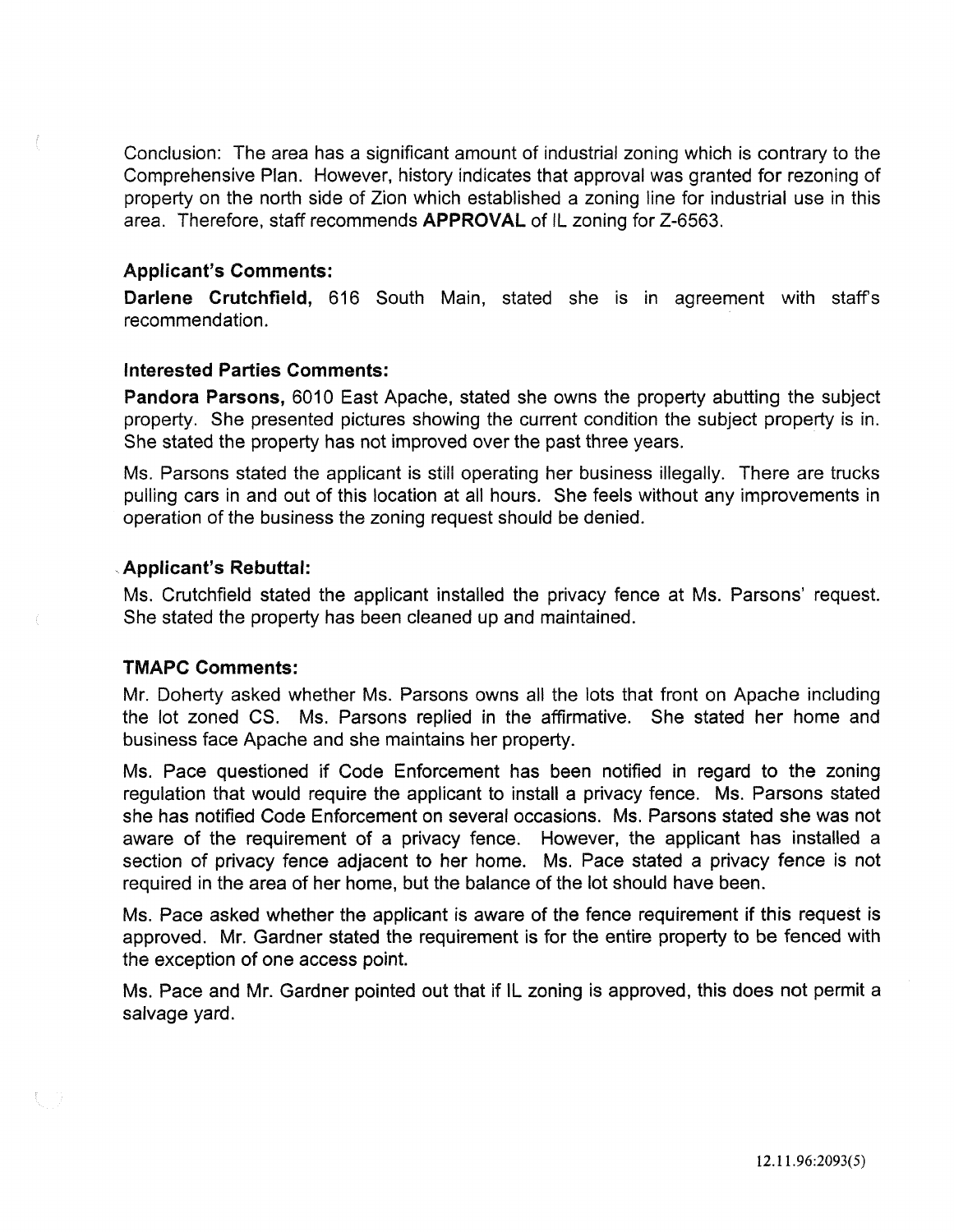On MOTION of DOHERTY, the TMAPC voted 8-0-0 (Carnes, Dick, Doherty, Gray, Horner, Ledford, Pace, Westervelt "aye"; no "nays"; none "abstaining"; Ballard, Boyle, Midget "absent") to recommend APPROVAL of IL zoning for Z-6563 as recommended by staff.

## Legal Description for Z-6563:

Beginning 355.86' south of the northwest corner W/2, E/2, E/2, NW/4, NE/4, thence East 165.10', thence North 196.24'; Northwest 197.69'; thence South 306.03' to the point of beginning; and beginning 354.92' south of the northeast corner E/2, E/2, E/2, NW/4, NE/4; thence West 165.06'; thence North 196.24'; thence Southeast 198.03'; thence South 86.26' to the point of beginning; and beginning 268.66' south of the Northwest corner, NE/4, NE/4; thence Southeasterly 116.00'; thence Southwesterly 26.5'; thence West 81.8'; thence North 76.84' to the point of beginning, Section 27, T-20-N, R-13-E, Tulsa County, City of Tulsa, State of Oklahoma, and located west of the southwest corner of East Apache Street and North Sheridan Road, Tulsa, Oklahoma.

#### \*\*\*\*\*\*\*\*\*\*\*\*

Application No.: Z-6573 RM-1 to IM Applicant: Darryl Hawkins (PD-4) (CD-4) Location: Southwest corner 4th Place and South Trenton Avenue Presented to TMAPC: Scott Chaney

#### Staff Recommendation:

Relationship to the Comprehensive Plan:

The District 4 Plan, a part of the Comprehensive Plan for the Tulsa Metropolitan Area, designates the property as Special District 1 -Industrial area.

According to the Zoning Matrix the requested IM zoning may be found in accordance with the Plan Map.

Staff Comments:

Site Analysis: The subject property is located on the southwest corner of East 4th Street and South Trenton Avenue and is 140' x 150' in size. It is flat, partially wooded, contains two single-family dwellings and is zoned RM-1.

Surrounding Area Analysis: The subject tract is abutted on the northeast by a church, zoned RM-1; to the northwest by an industrial business, zoned IL; to the east by vacant property and single-family dwellings, zoned RM-1; to the south by a single-family dwelling, zoned IL; and to the west by a parking lot, zoned IM.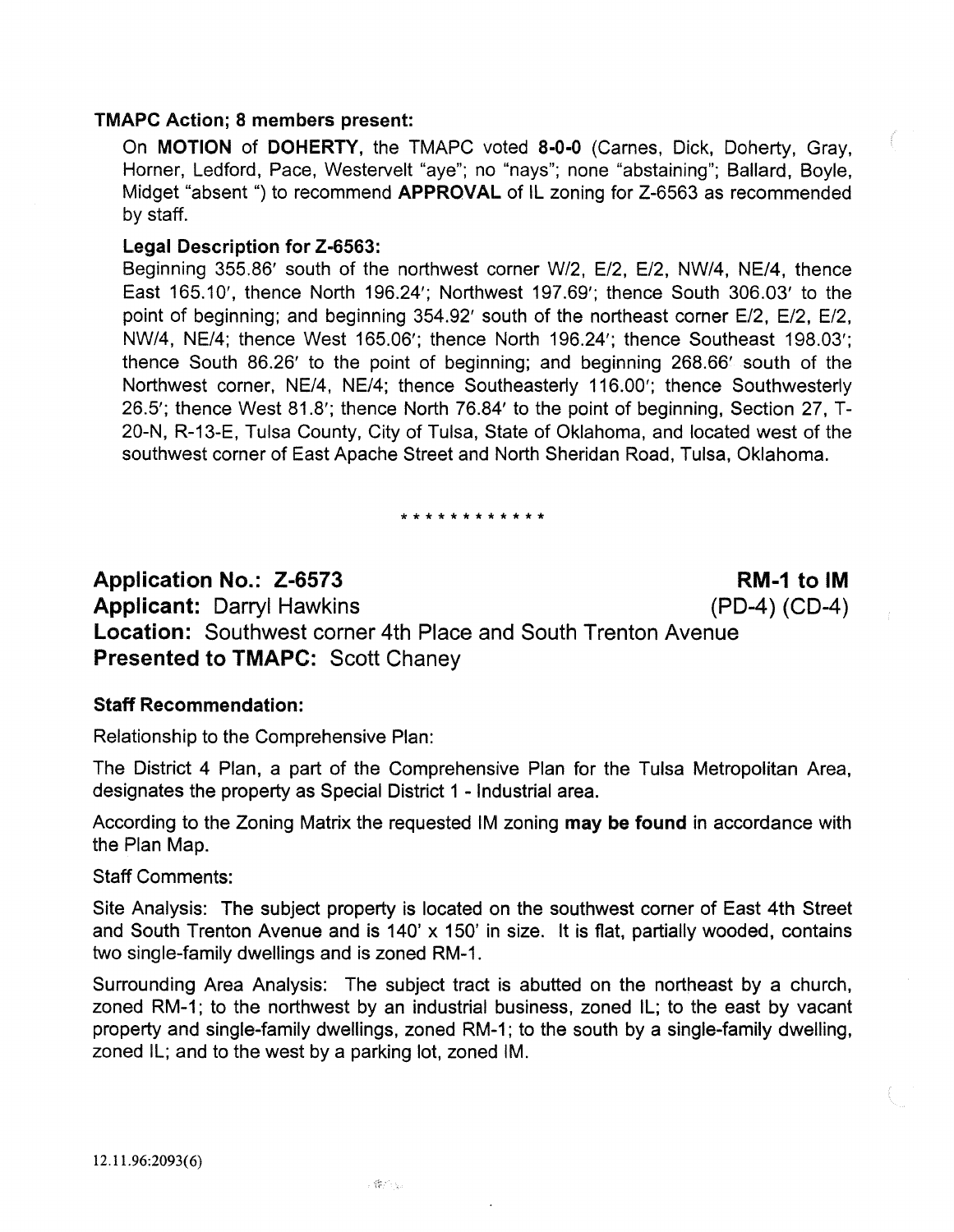Zoning and BOA Historical Summary: The history of zoning actions in this area indicate that several lots to the north and west of the subject tract have transitioned to industrial uses.

Conclusion: The subject property is located within an area currently developed with a mixture of commercial, industrial and residential uses. The Comprehensive Plan encourages industrial development in this area, but the subject tract is bordered on the east by residential. Therefore, staff recommends DENIAL of IM and APPROVAL of IL zoning for Z-6573.

## Applicant's Comments:

Scott Chaney, 2651 East 21st Street, stated he is representing the owner and agrees with staff's recommendation.

## There were no interested parties wishing to speak.

## TMAPC Action; 8 members present:

On MOTION of WESTERVELT, the TMAPC voted 8-0-0 (Carnes, Dick, Doherty, Gray, Horner, Ledford, Pace, Westervelt "aye"; no "nays"; none "abstaining"; Ballard, Boyle, Midget "absent") to recommend DENIAL of IM and APPROVAL of IL zoning for Z-6573 as recommended by staff.

#### Legal Description for Z-6573:

Lots 1, 2, and 3, Block 3, Hackathorn Addition to the City of Tulsa, and located on the southwest corner of East 4th Place and South Trenton Avenue, Tulsa, Oklahoma.

\*\*\*\*\*\*\*\*\*\*\*\*

## CONTINUED PUBLIC HEARING ON AMENDMENT TO THE COMPREHENSIVE PLAN:

Public Hearing to amend the Planning District 25 Plan Map and Text, a part of the Comprehensive Plan for the Tulsa Metropolitan Area.

#### Staff Recommendation:

Proposed Plan Amendments, Text and Map, District 25

#### TEXT:

Change 2.1.11 to "Continue and complete the widening of North Peoria through Planning District 25, including related streetscaping, lighting and beautification improvements."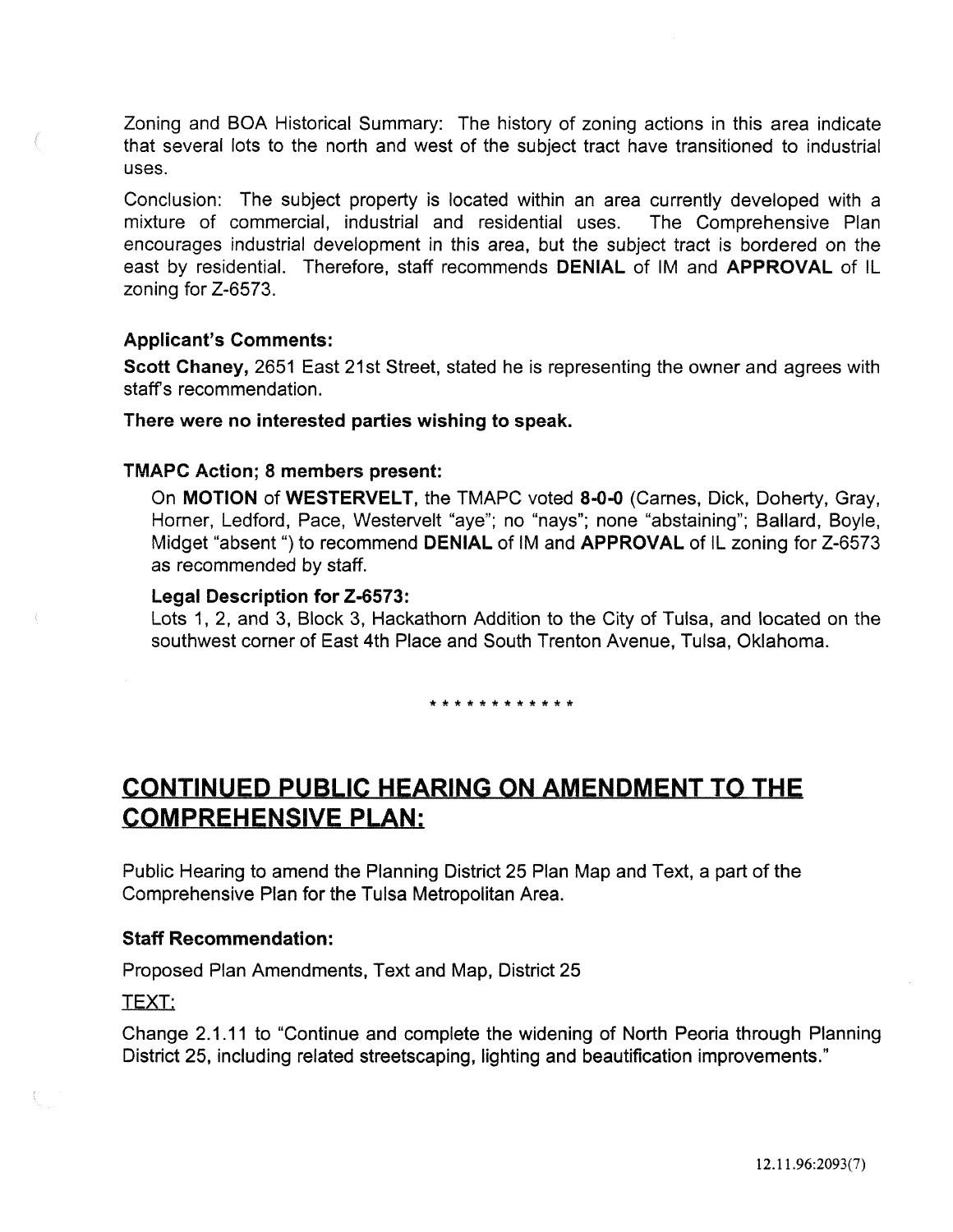Change 2.1.12 to add, following the current text, "Alternatively, encourage the City to revise its zoning code to require spacing of automotive and related uses."

Change 4.1.3.2 to "Continue to coordinate land use and growth and update specific policies as changes require." (last sentence which calls for a major update is deleted.)

Add as 4.1.3.4 "Encourage the City of Tulsa to consider adoption of a Uniform Property Maintenance Code and a rental property inspection program."

Add as 4.3.3.7 "Consider creating cui-de-sacs on residential streets, particularly those that currently feed into the District's arterial, to inhibit through-traffic in residential areas."

Add as 4.3.3.8 "Encourage quality infill single-family residential development by identifying target areas and working with organizations and individuals to develop this type of use."

Add as 4.3.3.9 "Work with law enforcement agencies to identify such neighborhood problems as crack houses and alleviate them."

Change 4.4.3.5 to "Encourage stronger code enforcement for deteriorated commercial properties in this District."

Add as 4.4.3.6 "Encourage the City to consider adoption of a Uniform Property Maintenance Code and a rental property inspection program."

Add as 4.4.3.7 "Encourage the City to develop and enforce a program for the forced removal of abandoned business signs, including the sign structure as well as the sign face."

Add as 4.4.3.8 "Encourage the City to revise its zoning code to require screening of all outdoor storage."

Change 5.4.3.3 to "Encourage the implementation of the Tulsa Transit Regional Mobility Plan, including a grid system which efficiently serves North Tulsa."

Add as 5.4.3.4 "Encourage the provision of attractive and comfortable bus shelters at major stops. These shelters could also include amenities such as convenience commercial and service and the properties could include, where appropriate, vest-pocket parks and public art."

Change 6.2.3.6 to "Bike paths should connect the parks and major open spaces within the District, as indicated in the Tulsa Trails Master Plan."

Change 6.3.3.1 to "Continue to provide a technology training center in the District."

Change 6.3.3. 7 to "Reuses of any Tulsa Public Schools properties should be compatible with the neighborhoods in which they are located and in accord with any recommendations in the Tulsa Public Schools Site Reuse Study(ies)."

Change 6.6.3.4 to "Stormwater drainage will be managed in accordance with the Citywide Master Drainage Plan."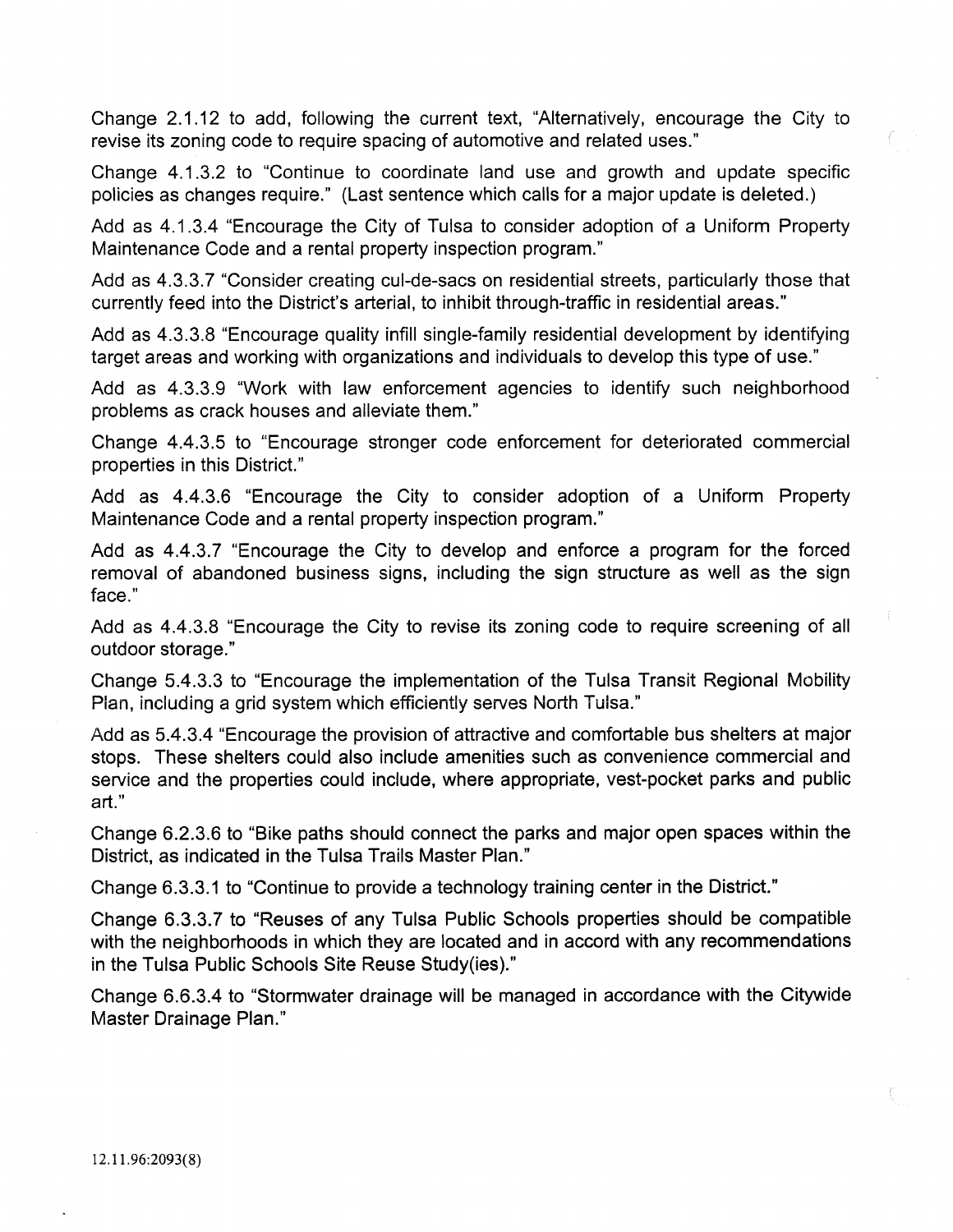#### MAP:

Remove the large area of designated Medium Intensity Land Use at the southwest corner of the intersection of East 56th Street North and the Cherokee Expressway and redesignate it Low Intensity.

Remove the large area of designated Medium Intensity at the northwest corner of East 36th Street North and Lewis Avenue and redesignate it to either reflect the existing zoning pattern or as a five-acre medium Intensity node.

Show Lakeview Tract Park south of Lindsey School and west of the Cherokee Expressway.

Reduce the area shown as Medium Intensity north of the Gilcrease Expressway between Cincinnati and Peoria to reflect existing zoning.

Show expanded boundaries for the Vo-Tech Airport Special District.

#### Staff Comments:

Dane Matthews reviewed the proposed plan amendments to District 25 that was included in the agenda packets. She pointed out that the amendments include changes to both the text and map sections. She stated that the proposed amendments have been discussed in length by the Comprehensive Plan Committee.

Dane Matthews reminded the Commission that letters and memos have been received from the planning team noting differences in staff recommendation. Ms. Matthews summarized the noted differences and indicated room for negotiations on these differences.

#### Interested Parties Comments:

Algerita Brooks, 4726 North Frankfort Avenue, stated the items cited in her letter were issues that were addressed by the persons in District 25. She requested that the planning team be given time to plan for the area or implement changes for the area prior to amending the District 25 Plan.

Ms. Brooks feels the Comprehensive Plan should attract people to the Tulsa area, including District 25. She stated District 25 has began to work on planning and feels the district is in a "beginning" stage on planning.

Maxine Johnson, 345 East 36th Place North, reviewed her letter dated December 8.

## TMAPC Comments:

Mr. Westervelt asked whether the modifications proposed in the letter from Algerita Brooks, dated December 4, are textual changes that will not have significant impact on staffs recommendation. Ms. Matthews replied the modifications are semantic changes and staff does not have a problem with deleting the word "any" on one specific policy. She stated the purpose was to be all-encompassing due to the school-site reuse studies that have been done.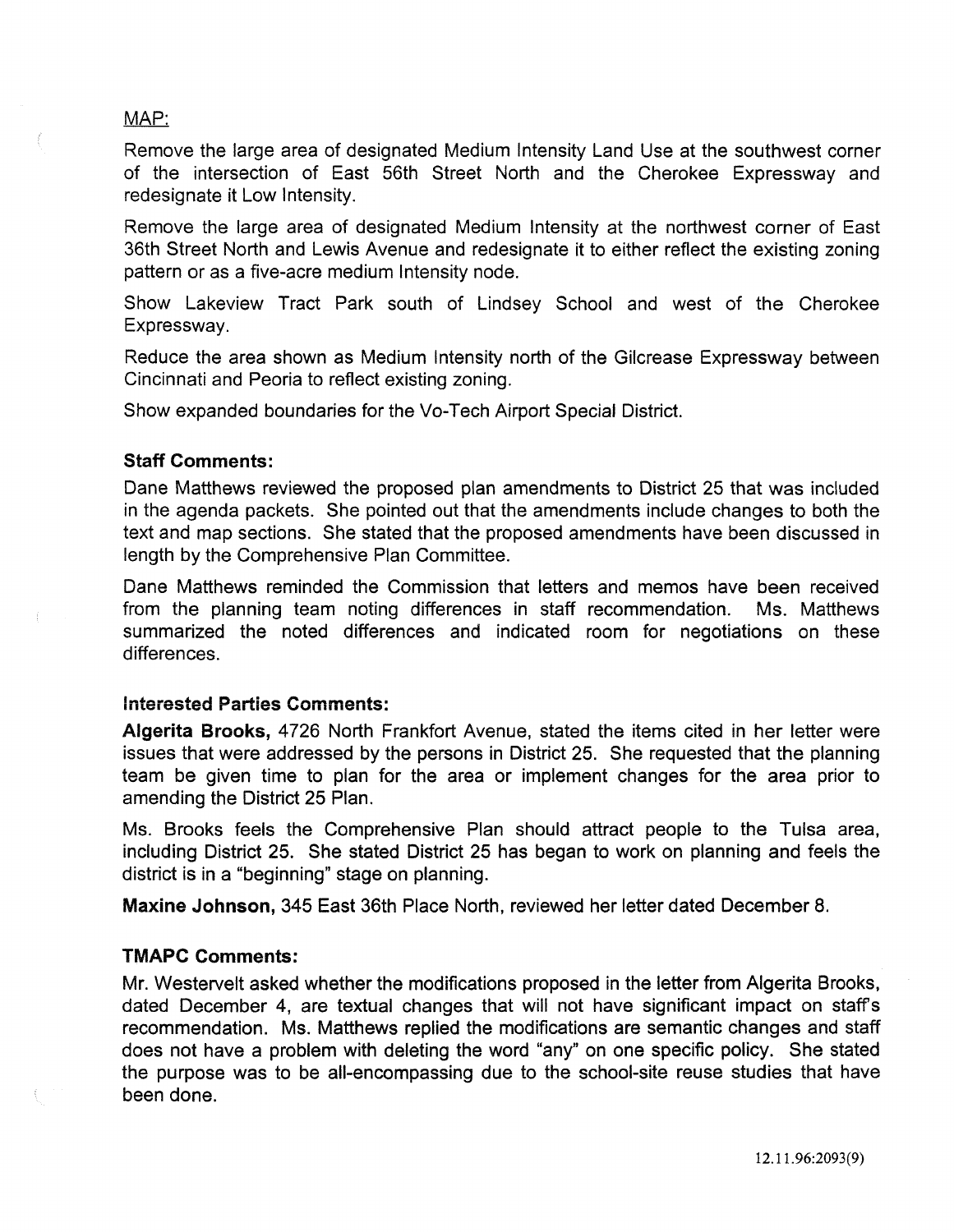In regard to stormwater drainage, Ms. Matthews stated the planning team has requested the language to be retained regarding the Dirty Butter Creek Master Plan, which has been incorporated into the City-wide Master Drainage Plan. She pointed out that Dirty Butter Creek is not the only basin in the area, that Flat Rock Creek Basin is also in this area.

Ms. Matthews stated the term "crack house" was language adopted from another district plan. She feels if the planning team does not want this term included then it can be deleted.

Mr. Horner questioned how long these amendments have been pending. Ms. Matthews replied four years.

Mr. Doherty stated he was unable to attend the Comprehensive Plan Committee meeting; however, he reviewed the correspondence and staffs recommendation and suggested some modifications.

Mr. Doherty addressed item 4.3.3.7 of the proposed plan amendments. He stated this item encourages the consideration of creating cui-de-sacs on residential streets as a design alternative.

Mr, Doherty also addressed item 6.6.3.4. He suggested the wording, "including Flat Rock Creek and Dirty Butter Creek," should be added to this item.

Mr. Doherty expressed concern with the map changes in regard to 56th Street North because of the nature of the soil and being located in the Bird Creek floodplain.

Mr. Doherty questioned whether the amendment is suggesting that expansion should not occur in the area shown as Medium Intensity north of the Gilcrease Expressway between Cincinnati and Peoria. Ms. Matthews replied in the negative and indicated on the area on the map zoned as RS-3 and surrounded by multifamily uses.. She feels it is inappropriate to designate the area as medium intensity if the area is zoned single-family.

Mr. Doherty addressed item 4.3.3.9. He suggested striking the words "such" and "as crack houses." Ms. Pace feels if this is a specific problem, she would recommend using the words "unlawful uses which advocate anti-social behavior."

Mr. Ledford stated that cul-de-sac should be considered and he feels that cui-de-sacs would not deteriorate the neighborhood in any way. Homes located on cui-de-sacs tend to sell for higher prices.

Ms. Pace commented if the expansion of the Vo-Tech takes place there should be some type of language included in the amendment to keep the Vo-Tech a regional airport instead of a major airport. Ms. Matthews replied this is only a map change item. Ms. Matthews pointed out the small area, less than two acres, on the map that will be affected.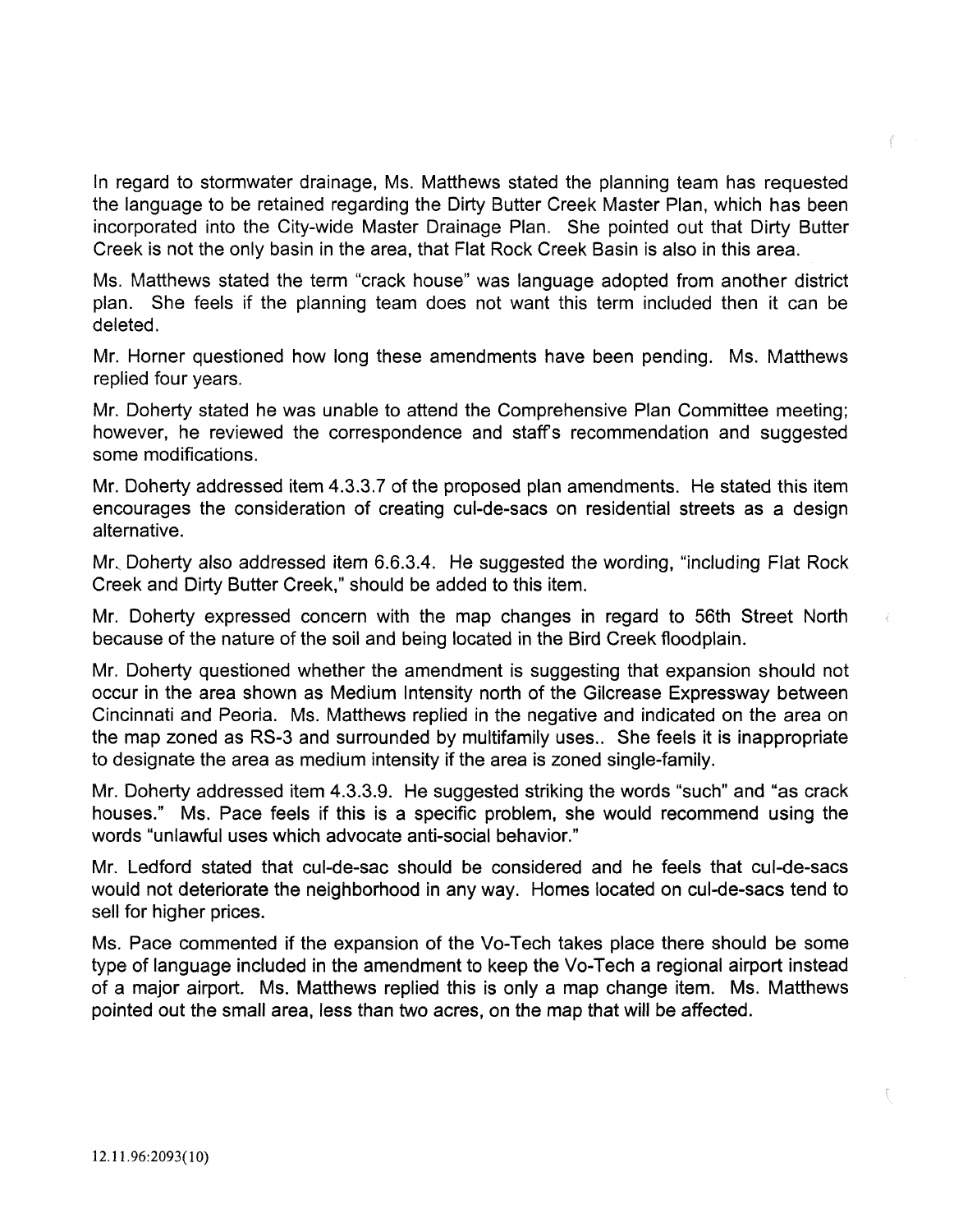On MOTION of WESTERVELT, the TMAPC voted 8-0-0 (Carnes, Dick, Doherty, Gray, Horner, Ledford, Pace, Westervelt "aye"; no "nays"; none "abstaining"; Ballard, Boyle, Midget "absent ") to recommend APPROVAL of amendments to the District 25 Plan Map and Text as proposed by staff and modified by TMAPC as set forth in Attachment A, attached and made a part herein.

#### ATTACHMENT A

#### PLAN AMENDMENTS, TEXT AND MAP DISTRICT 25 December 11 , 1996

#### Text

Change 2.1.11 to "Continue and complete the widening of North Peoria through Planning District 25, including related streetscaping, lighting and beautification improvements."

Change 2.1.12 to add, following the current text, "Alternatively, encourage the City to revise its zoning code to require spacing of automotive and related uses."

Change 4.1.3.2 to "Continue to coordinate land use and growth and update specific policies as changes require, incorporating citizen participation."

Add as 4.1.3.4 "Encourage the City of Tulsa to consider adoption of a Uniform Property Maintenance Code and rental property inspection program."

Add as 4.3.3.7 "Consider creating cul-de-sacs on residential streets, particularly those that currently feed into the District's arterial, to inhibit through-traffic in residential areas."

Add as 4.3.3.8 "Encourage quality infill single-family residential development by identifying target areas and working with organizations and individuals to develop this type of use."

Add as 4.3.3.9 "Work with law enforcement agencies to identify neighborhood problems and alleviate them."

Change 4.4.3.5 to "Encourage stronger code enforcement for deteriorated commercial properties in this District."

Add as 4.4.3.6 "Encourage the City to consider adoption of a Uniform Property Maintenance Code and a rental property inspection program."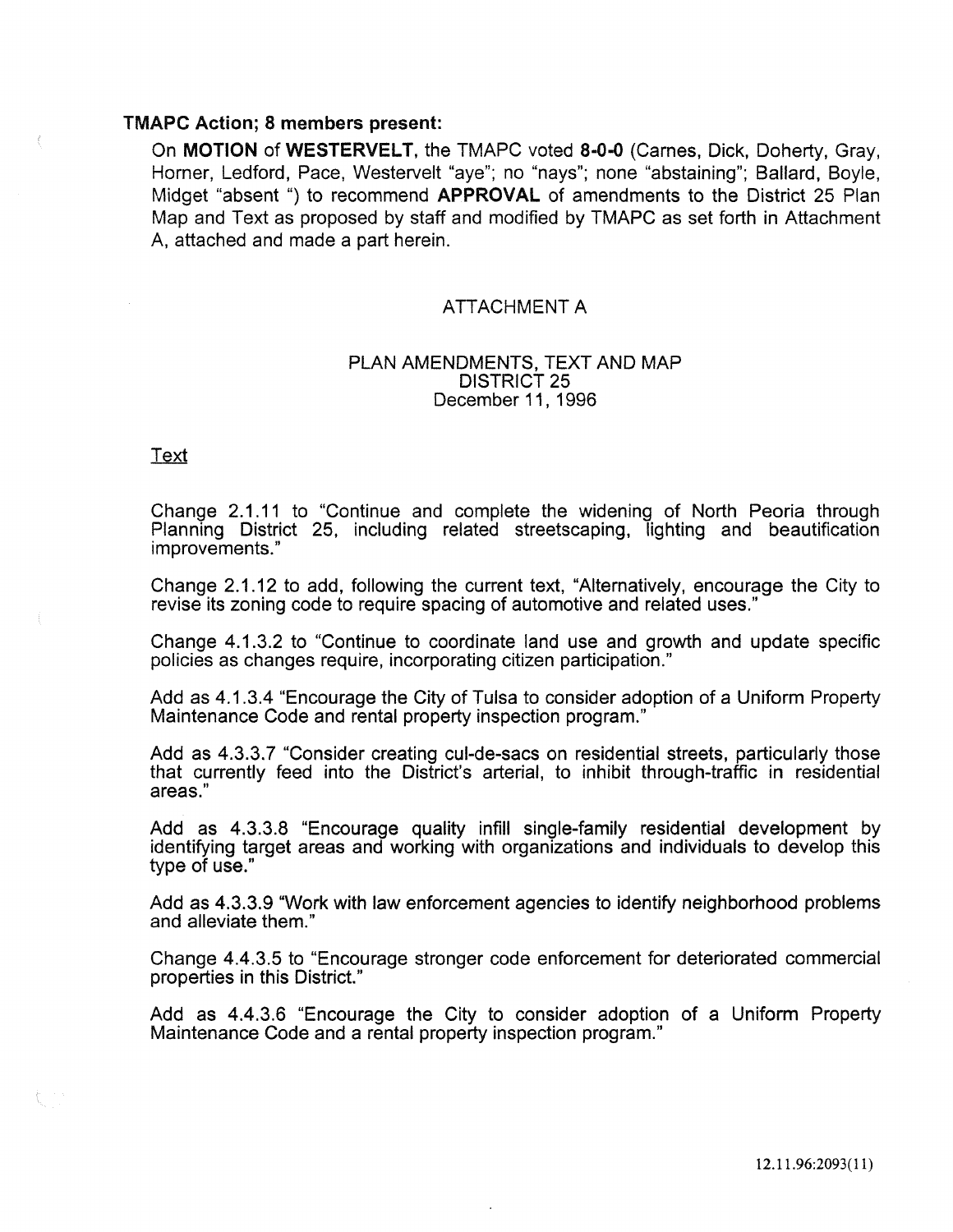Add as 4.4.3.7 "Encourage the City to develop and enforce a program for the forced removal of abandoned business signs, including the sign structure as well as the sign face."

Add as 4.4.3.8 "Encourage the City to revise its zoning code to require screening of all outdoor storage."

Change 5.4.3.3 to "Encourage the implementation of the Tulsa Transit Regional Mobility Plan, including a grid system which efficiently serves North Tulsa."

Add as 5.4.3.4 "Encourage the provision of attractive and comfortable bus shelters at major stops. These shelters could also include amenities such as convenience commercial and service and the properties could include, where appropriate, vestpocket parks and public art."

Change 6.2.3.6 to "Bike paths should connect the parks and major open spaces within the District, as indicated in the Tulsa Trails Master Plan."

Change 6.3.3.1 to "Continue to provide a technology training center in the District."

Change 6.3.3.7 to "Reuses of any Tulsa Public Schools properties should be compatible with the neighborhoods in which they are located and in accord with recommendations in the Tulsa Public Schools Site Reuse Study(ies )."

Change 6.6.3.4 to "Stormwater drainage will be managed in accordance with the Dirty Butter and Flat Rock Creeks Master Drainage Plans."

Map

Remove the large area of designated Medium Intensity Land Use at the southwest corner of the intersection of East 56th Street North and the Cherokee Expressway and redesignate it Low Intensity.

Show Lakeview Tract Park south of Lindsey School and west of the Cherokee Expressway.

Reduce the area shown as Medium Intensity north of the Gilcrease Expressway between Cincinnati and Peoria to reflect existing zoning.

Show expanded boundaries for the Vo-Tech Airport Special District.

\*\*\*\*\*\*\*\*\*\*\*\*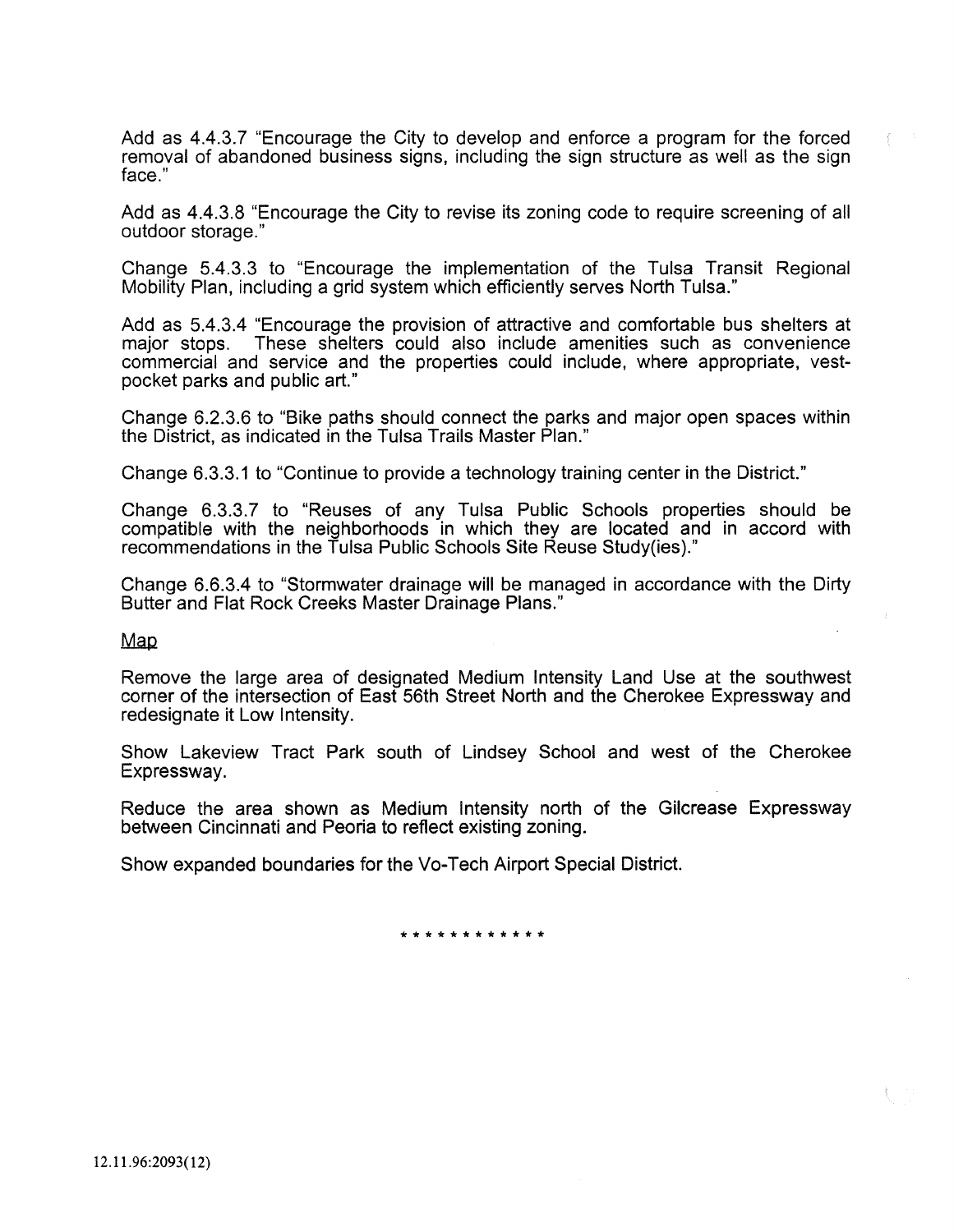## ZONING PUBLIC HEARING:

Application No.: Z-6051-SP-1a

(PD-18) (CD-8)

Applicant: Mark F. Riddle Location: 8231 South Mingo Road (Minor Amendment to a Corridor Site Plan to add a ground sign.)

## Staff Recommendation:

The applicant is proposing the addition of a monument-style ground sign to a previously approved Corridor Site Plan. The proposed sign identifies the "Sterling House Assisted Living Residence," and will be constructed of sandblasted, painted wood. The proposed sign is 5' high and contains 17.5 SF of display surface area. The proposed sign is located approximately 30' from the western property boundary fronting on South Mingo Road and is 74' from the street centerline.

Staff has reviewed the sign plan and finds the area, height and setback of the sign meet the requirements of the Zoning Code for CO Corridor District. The sign is well below the allowed size and is in keeping with the character of the new single-family residential area immediately south of the Sterling House facility.

Staff; therefore, recommends **APPROVAL** of the sign plan and the addition of the sign to the Corridor Site Plan.

There were no interested parties.

## TMAPC Action; 8 members present:

On MOTION of DOHERTY, the TMAPC voted 8-0-0 (Carnes, Dick, Doherty, Gray, Horner, Ledford, Pace, Westervelt "aye"; no "nays"; none "abstaining"; Ballard, Boyle, Midget "absent") to APPROVE Minor Amendment Z-6051-SP-1a to a Corridor Site Plan to add a ground sign as recommended by staff.

\*\*\*\*\*\*\*\*\*\*\*\*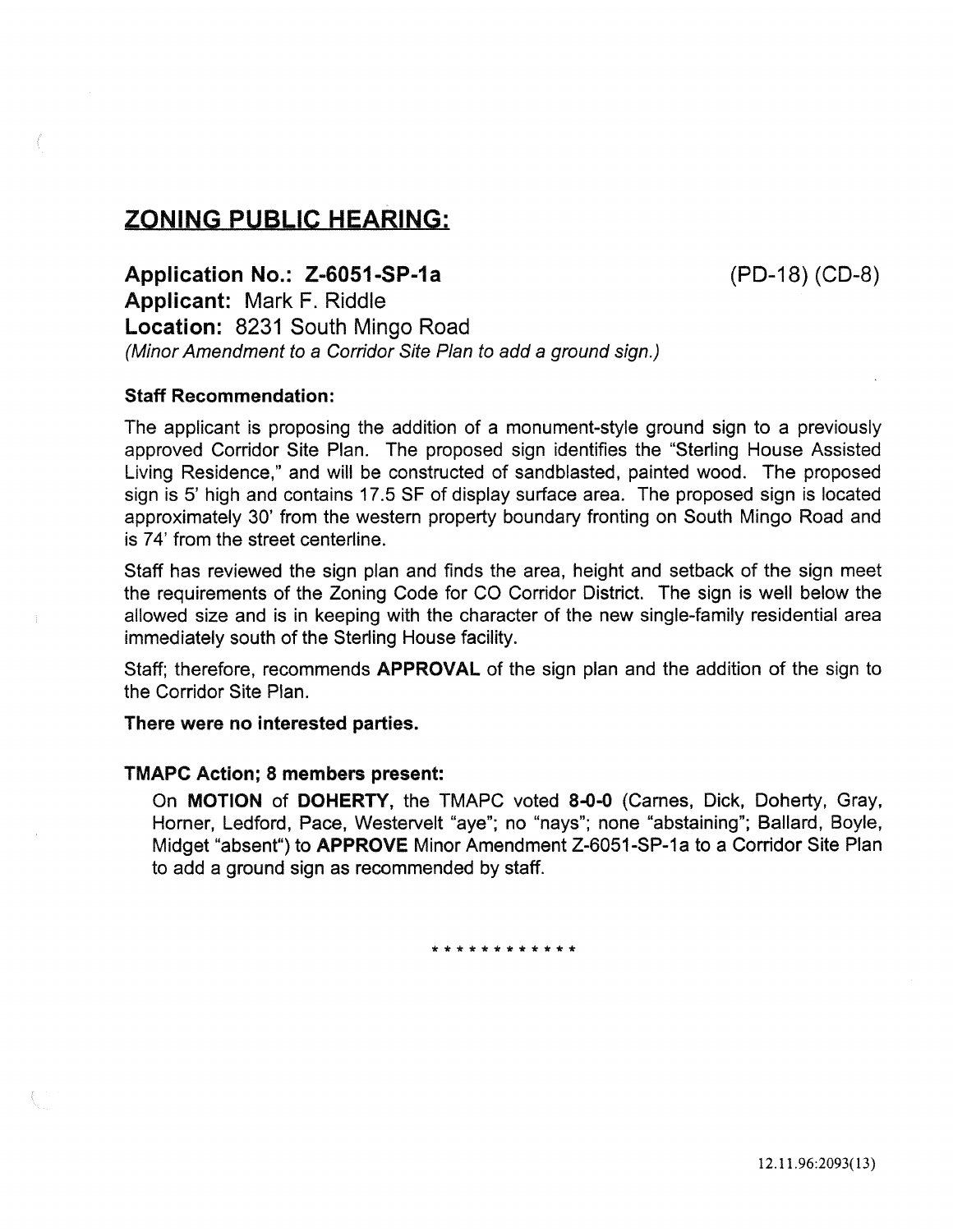Application No.: PUD-276-2 (PD-6) (CD-7)

Applicant: M. Katherine Dorfman Location: East of northeast corner East 41st Street and South Hudson Presented to TMAPC: Lou Reynolds (Minor Amendment to reduce building setback lines in Development Area B.)

## Staff Recommendation:

The applicant is requesting a minor to the PUD to change the building setback lines in the Outline Development Plan for Development Area "8". The applicant is seeking the change to reflect the existing building setbacks of the 10-story Mid-America Office Tower. The Mid-America Office Tower was constructed before it was incorporated into PUD-276.

The underlying zoning of Development Area "B" is OM-Office, Medium Intensity District. In June, 1978, the Board of Adjustment granted a variance of the bulk and area requirements in an Office District and for the setback requirements to permit a 10-story office building on a tract located at the northeast corner of 41st Street and Hudson Avenue.

Staff has reviewed the request and finds that in 1981, PUD-276 incorporated the tract containing the 10-story Mid-America Tower. Since no additional development was to be allowed in Development Area "8", minimum building setbacks were established by describing the existing building. The survey, however, was incorrectly scaled and resulted in an inaccurate description of the location of the 10-story building in the development area. Setbacks from the east and west property lines were corrected through a minor amendment approved on March 17, 1982.

Setbacks from the north and south property were not addressed in 1982. A Plat of Survey submitted with the current request indicates that the north and south setbacks are also incorrect.

Staff recommends APPROVAL of the minor amendment per the submitted Plat of Survey, dated October 31, 1996, as follows:

From the South property line - to be amended from 145' to 139' From the North property line - to be amended from 180' to 170' From the West property line - to be amended from 200' to 195' From the East property line - to be amended from 120' to 110'

## Applicant's Comments:

Lou Reynolds, 2727 East 21st Street, Suite 200, stated he is in agreement with staff's recommendation.

:1..'~: I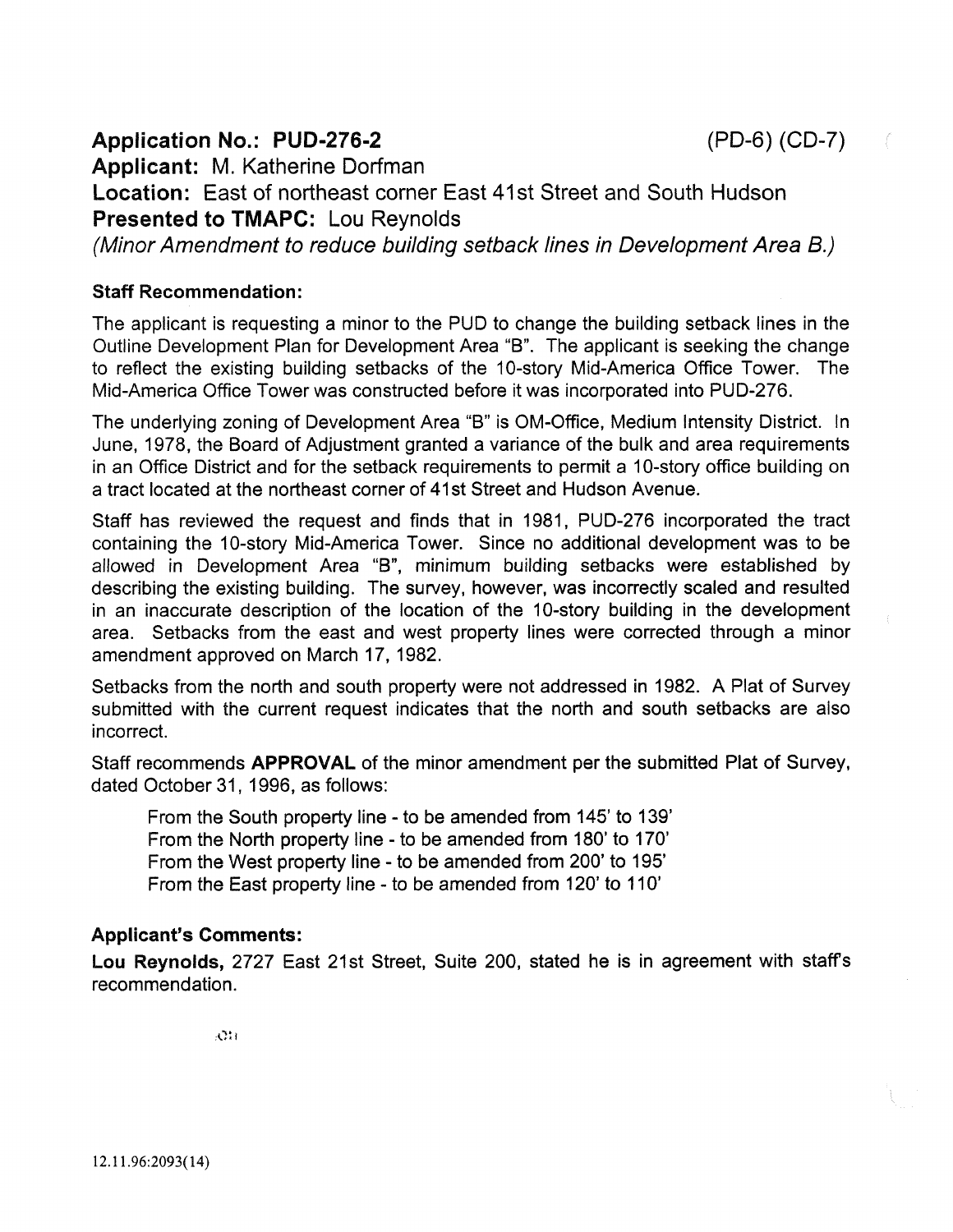On MOTION of WESTERVELT, the TMAPC voted 8-0-0 (Carnes, Dick, Doherty, Gray, Horner, Ledford, Pace, Westervelt "aye"; no "nays"; none "abstaining"; Ballard, Boyle, Midget "absent ") to APPROVE Minor Amendment PUD-276-2 to reduce building setback lines in Development Area B as recommended by staff.

#### \* \* \* \* \* \* \* \* \* \* \* \*

Application No.: AC-008 Applicant: Billy J. Dautton Location: 7711 East 11th Street (Alternative Landscape Compliance.)

## Staff Recommendation:

The applicant is requesting TMAPC approval to utilize an outside water faucet to irrigate six (6) trees supposedly required in the street yard of a storage lot. The applicant plans to lease the lot as part of the expansion of his business located to the immediate west. Since this tract is zoned CH however, there is not street yard. Therefore, there are no required tree to irrigate. At the time of compiling the agenda staff had not yet been able to clarify this matter with the City Permitting Office.

Further information will be presented at the TMAPC meeting.

## TMAPC Comments:

Chairman Carnes declared this item stricken from the agenda.

\*\*\*\*\*\*\*\*\*\*\*\*

(PD-5) (CD-5)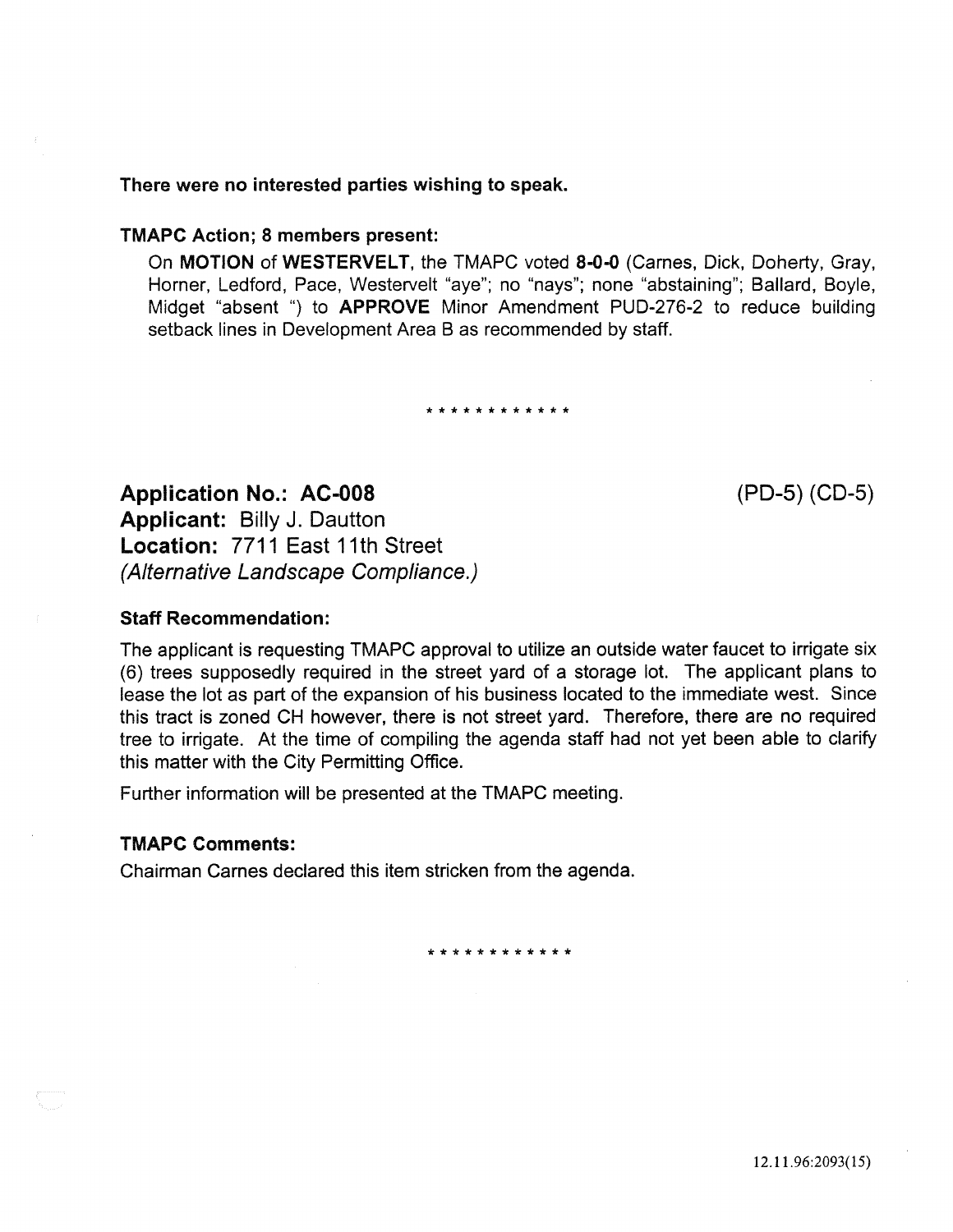Application No.: PUD-411-C-5 (PD-26) (CD-2) Applicant: John Ragan Location: Northwest corner 99th Street and South Lewis Avenue Presented to TMAPC: Dale Acker (Minor Amendment to reduce required side yard.)

## Staff Recommendation:

The applicant is requesting Minor Amendment approval to allow reduction of the south side yard setback on a single-family residential lot from 6' to 1'. The residential addition is in an RS-3 District which allows 5' minimum side yards. The applicant is seeking to accommodate a single-family residential structure that was built too close to the south side yard property line. It appears a third garage was added that infringes 5' on the abutting property.

Staff has reviewed the request and visited the site and finds the structure is more than 75% complete with final brickwork being installed. The south wall of the structure is a single car garage which adjoins a two-car garage. Construction has recently begun on the lot to the south with a recently poured footing observed by staff. The incorrect siting of the house 5' to the south will result in the subject building and the building to the south being approximately 7' apart at the walls and from 4-6' apart at the overhangs.

Staff requested information from the City Fire Inspector relating to minimum distances between residential structures and minimum side yard access required for fire fighters. Comments received from the Tulsa Fire Inspector's Office indicate that City Building Codes would require a 1 hour fire resistant wall be constructed for residential structures built closer than the side yard requirement minimums outlined in the Code. The City Building Code may require that the south garage wall be rebuilt to meet the one hour fire resistant requirement.

Staff is of the opinion that by removing the third garage entirely, the structure will come in to compliance with the side yard requirements of the code and still provide a two-car garage to the dwelling.

Staff notes the specific circumstances relating to this request and recommends DENIAL. Should the Planning Commission approve the Minor Amendment, such approval in no way alters, amends or provides any relief from the side yard requirements of the PUD Outline Development Plan or the Covenants of Ridge Pointe Addition.

## Staff Comments:

Mr. Gardner stated a letter of opposition was received from an interested party.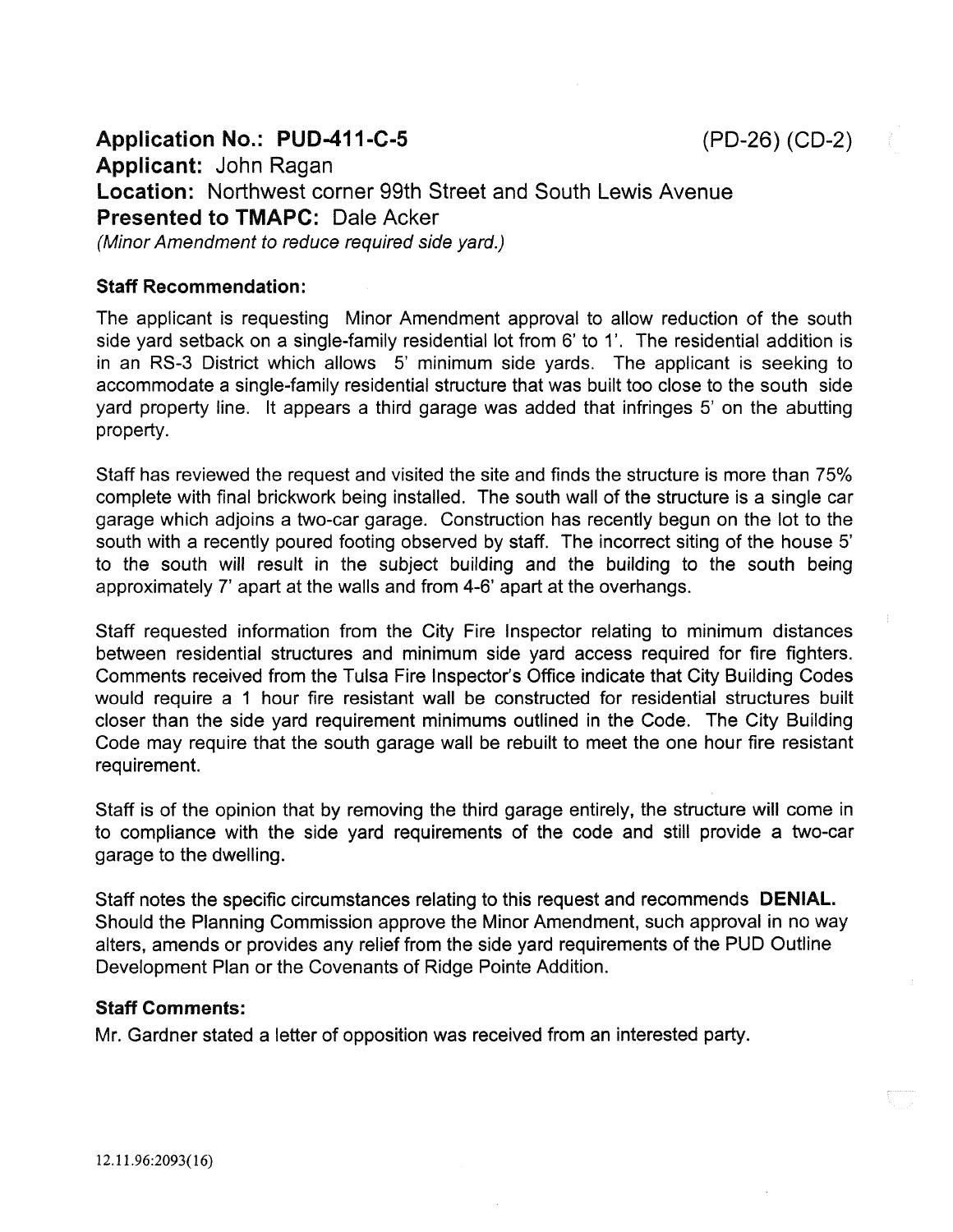#### Applicant's Comments:

Dale Acker, 11528 South 4th, Jenks, stated the construction is underway. However, approximately one month ago, a problem with the side building line was discovered.

Mr. Acker stated that he has built several homes with very minimum side yard setbacks and this not unusual. However, in this particular situation, the footing contractor spotted the house on the lot incorrectly and resulted in this sideyard encroachment. Mr. Acker stated the house would have fit on the lot if the footing would have been spotted correctly.

Mr. Acker stated the buyer of the house has no problems with the encroachment as long as a variance is approved. Other neighbors within the subdivision stated they do not oppose the side yard encroachment. He also pointed out that this is not the first encroachment in the subdivision.

## Interested Parties Comments:

Michael R. Ward, 9945 South 87th East Avenue, stated he has a dual purpose for attending the meeting today. First, he lives in this neighborhood and is a builder himself. Secondly, he owns the lot that is affected to the south of the subject lot.

Mr. Ward submitted a stemwall survey of the speculatively-built house that is under construction on his lot. He has reconfigured the house he is building and the new plan , would leave 8.5 feet on the north side of his house. This would enable Mr. Acker to purchase at least 3 feet of this lot as long as a he retains 5.6 feet to meet his setbacks.

Mr. Ward feels the proposal to sell a portion of his lot to Mr. Acker is a solution to the problem. He pointed out there are solutions, like the one proposed, to the problems other than granting a variance or exception. Mr. Ward expressed the need to resolve this problem before more construction is completed.

## Applicant's Rebuttal:

Mr. Acker stated his lawyer was unable to attend the meeting today and requested a continuance so his lawyer may be in attendance. Chairman Carnes stated he feels a continuance would not be of any benefit. Mr. Gardner reminded the Commission that if application were to be heard by the BOA for a variance, the applicant would have to present a hardship. In this case, the hardship is a self-imposed financial hardship and is not included as a finding for a hardship under state law.

## TMAPC Action; 8 members present:

On MOTION of WESTERVELT, the TMAPC voted 8-0-0 (Carnes, Dick, Doherty, Gray, Horner, Ledford, Pace, Westervelt "aye"; no "nays"; none "abstaining"; Ballard, Boyle, Midget "absent ") to DENY the Minor Amendment PUD-411-C-5 to reduce required side yard as recommended by staff.

\*\*\*\*\*\*\*\*\*\*\*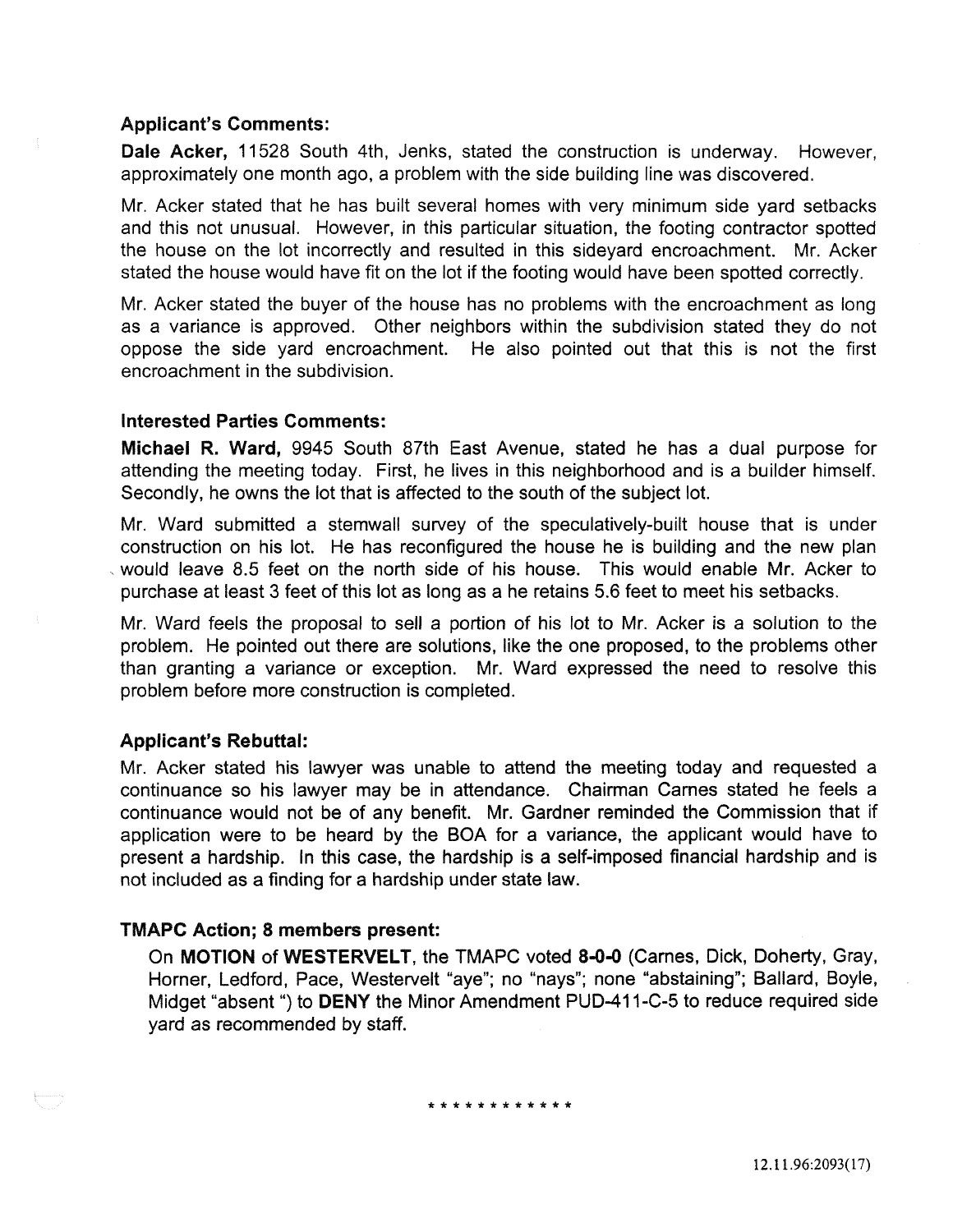## **OTHER** BUSINESS:

## PUD-495 David Brown

Northwest corner East 81st Street and South Lewis Avenue (Revised Site Plan to add gasoline pumps and service islands.)

## Staff Recommendation:

The applicant is requesting approval of a revised site plan to add unmanned gas pumps and a service island to the eastern portion of the existing Walmart Supercenter parking area.

The 50' x 90' fueling area is 80' west of the South Lewis right-of-way and 220' north of the 81st Street right-of-way. The site plan indicates that the overall facility, including ingress and egress lanes, will be 90' x 230'. The proposed facility consists of six fueling islands placed under a 91' x 51' canopy 18' in height, a kiosk building housing electrical equipment and various barriers and traffic guards, including one with an emergency telephone. Finally, the site plan indicates a 6' monument-style ground sign which has 59.54 SF of surface display area. The sign will indicate current fuel prices, and is located 40' south of the access to South Lewis and 53' from the centerline of South Lewis.

The applicant is proposing a reduction of 64 parking spaces to facilitate the fueling area and related entry drives and exits. The application also shows elimination of two existing traffic islands containing three trees. The site plan proposes the relocation of the three trees 170' to the west to two existing landscape islands, which will be enlarged.

Staff has reviewed the revised site plan and finds the net reduction in parking spaces, relocation of landscape areas and the change in circulation patterns in the eastern edge of the parking area do not reduce the minimum requirements contained in the outline development plan. The underlying CS zoning permits a fueling facility by right and conforms to uses specified in the development plan.

Therefore, staff recommends APPROVAL of the revised site plan as submitted.

NOTE: Site Plan approval does not constitute Detailed Sign or Landscape Plan approval.

## TMAPC Action; 8 members present:

On MOTION of WESTERVELT, the TMAPC voted 7-1-0 (Carnes, Dick, Gray, Horner, Ledford, Pace, Westervelt "aye"; Doherty "nay"; none "abstaining"; Ballard, Boyle, Midget "absent ") to APPROVE the revised Detail Site Plan of PUD-495 to add gasoline pumps and service islands as recommended by staff.

\*\*\*\*\*\*\*\*\*\*\*\*

(PD-18) (CD-2)

 $\Phi^+ \rightarrow$